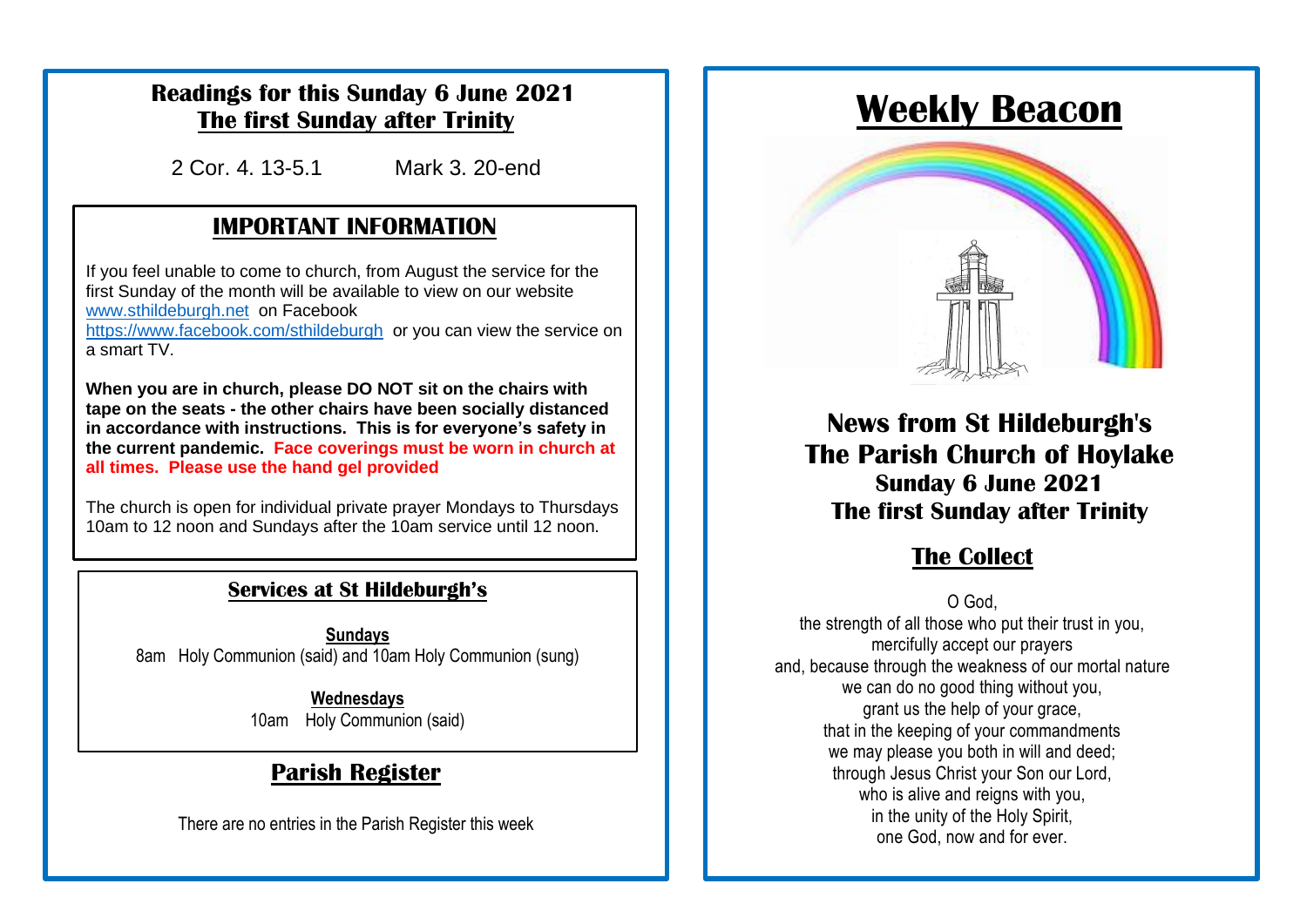#### **Welcome Back Voyagers!**



It was wonderful to be able to welcome back into church our "Voyagers" youngsters group last Sunday.

With the beautiful, sunny weather, they met in the church grounds. The theme of the day was Christ's meeting with Nicodemus from John's Gospel.

At the end of the service, Vanessa came forward to tell Rev Richard all about what they had been doing.



To celebrate the ordinations of Rev'd Richard and Rev'd Frances, Rev'd Paul and Rev'd Gillian will be holding a BBQ in the Vicarage Garden on Sunday 27 June at 1pm. Admission is by donation.

Although tea and coffee will be provided, please bring your own wine and beer. **Please do not bring food.**

If you would like to attend, please add your name to the list at the back of church or contact the Church Office on 0151 632 5339 [www.sthildeburgh.parish.office@gmail.com](http://www.sthildeburgh.parish.office@gmail.com)

**If you would like to contribute towards a gift for Rev'd Richard please contact Rev'd Paul.**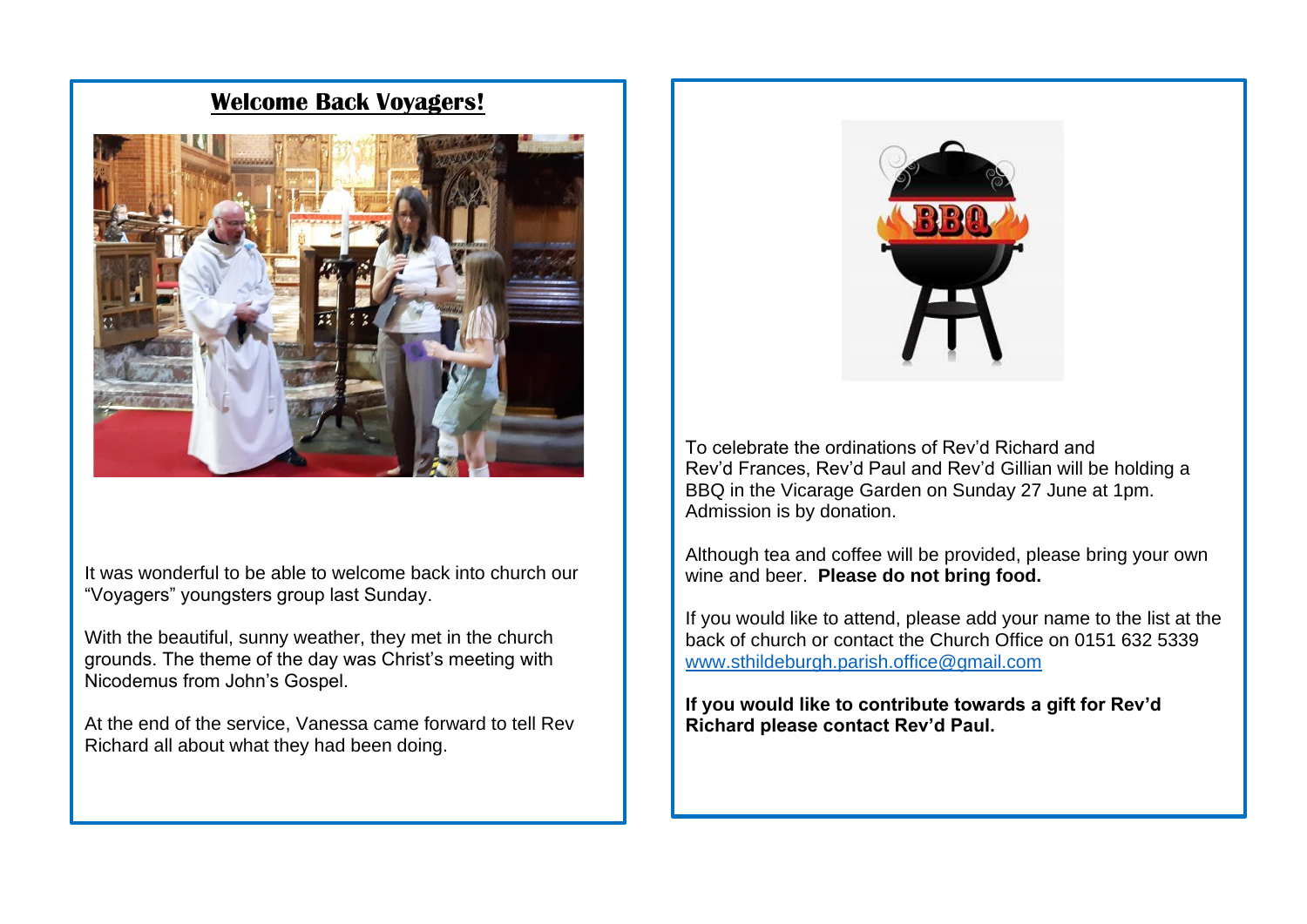## **FLOWER OF THE WEEK: POTENTILLA**.

## **56th in a series**

#### *Text and photographs by Peter Surridge.*

There are some 500 species of potentilla, including herbaceous perennials, annuals and biennials, but one is more widely grown in gardens than all the others put together. It is a shrub, *Potentilla fruticosa* (pictured), which has saucershaped flowers from spring to autumn, often set off against silvery leaves. It is hardy, long-flowering and compact enough for small gardens. Most grow to about 1 metre tall and spread to 1.5 metres (3ft x 5ft).

Numerous varieties have been bred from this single species. Their flowers range from white through cream and yellow to pink and red, all with a central boss of golden stamens. Some of the most stunning blooms are found on Red Ace, bright bronze-red; Katherine Dykes, rich yellow; Primrose Beauty, cream with a yellow centre;



*Above: Long-flowering – bright yellow* **Potentilla fruticosa.**

Daydawn, delicate pink; Princess, richer pink fading to white but with glorious, prominent stamens; Gibson's Scarlet, with brilliant, large blooms; and Sunset, dark orange. For an even more compact variety, choose Beesii, also known as Nana Argentea, a lovely shrub with silver, silky foliage and golden flowers, reaching 60cm x 1.2 metres (2ft x 4ft).

A few varieties, such as dazzling white Abbotswood (pictured), smother themselves in a flush of flowers in May then produce blooms sporadically through the summer into autumn. Others produce a less fulsome display in spring but have a gentle presence in the garden as they stud themselves with successional flowers through to October.



*Left: May display – dazzling white Potentilla fruticosa Abbotswood.*

The many potentillas are nicknamed cinquefoil from the five-lobed leaves of many species. One of the herbaceous perennials, *Potentilla erecta* – oddly named because it sprawls across the ground – is valued in herbal medicine for its high tannin content. Properly prepared extracts from the roots are used to staunch bleeding, reduce inflammation and aid healing. This is a familiar wild plant throughout Europe, including Britain, on grassy lane verges and heaths, with yellow flowers and the common name of tormentil. The name potentilla comes from Latin *potens,* meaning potent or powerful and referring to this and other strong medicinal plants of the same genus.

To add to the plant's merit, *Potentilla fruticosa* and its varieties need virtually no maintenance. Its shape eliminates the need for pruning, and pests and diseases seem to give it a wide berth. For planting, select a position that is sunny or lightly shaded and soil which drains well but is not too fertile. High fertility will encourage lush foliage at the expense of flowers. When newly-planted, like any shrub, it should be watered generously during dry spells for the first year. After that, if grown in poor soil it will appreciate a handful of fish, blood and bonemeal scattered around the root area in autumn.